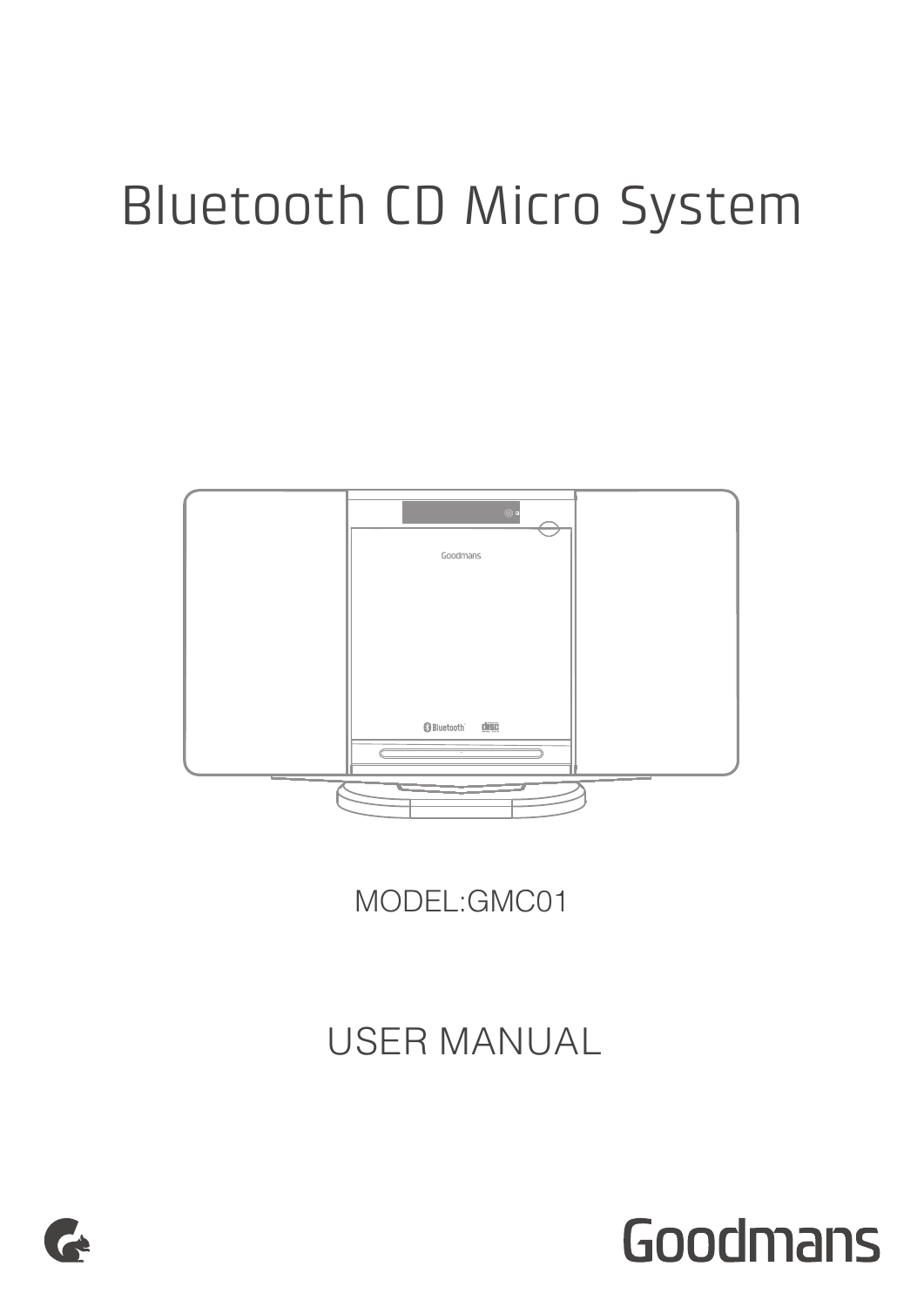# 1 [Welcome](#page-2-0)



### $\mathcal{P}$ [Your Bluetooth CD Micro System](#page-2-0)

- [2.1 Front](#page-2-0)
- [2.2 Back](#page-3-0)
- [2.3 Controls](#page-3-0)
- [2.4 Remote Control](#page-4-0)

### 3 [Quick Setup](#page-5-0)

- [3.1 Setting Up](#page-5-0)
- [3.2 Using the Remote Cont rol](#page-5-0)
- [3.3 Setting the Clock](#page-5-0)

### $\Delta$ [Features](#page-6-0)

# [Using the CD Player](#page-6-0)

- [4.1 CD Operation](#page-6-0)
- [4.2 Play/Pause](#page-6-0)
- [4.3 Stop](#page-6-0)
- [4.4 Previous Track/Next Track](#page-6-0)
- [4.5 Repeat Track/Repeat All/Random](#page-6-0)

# [Using the FM Radio](#page-7-0)

- [4.6 FM Radio Operation](#page-7-0)
- [4.7 Scanning for Radio Stations](#page-7-0)

### 5 **[Troubleshooting](#page-11-0)**

### 6 [Technical Specifications](#page-12-0)

7 [Customer Support](#page-12-0)

## [Using Bluetooth](#page-8-0)

[4.8 Bluetooth Operation](#page-8-0)

# [Connectiong External Devices](#page-9-0)

- [4.9 USB Operation](#page-9-0)
- [4.10 AUX Operation](#page-9-0)

# [Other Function](#page-10-0)

- [4.11 Sleep Function](#page-10-0)
- [4.12 Alarm Clock](#page-10-0)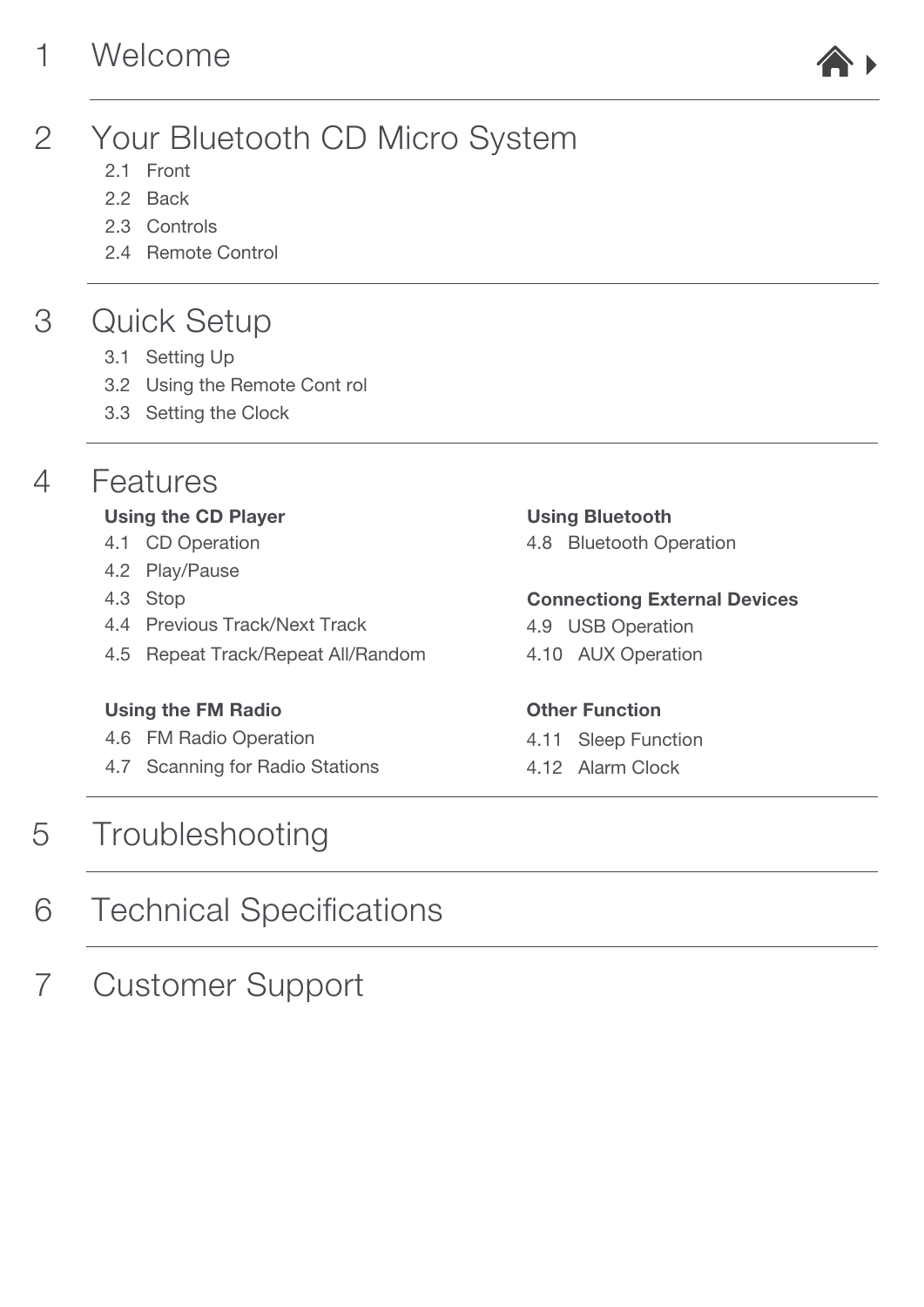# <span id="page-2-0"></span>1 Welcome



Thank you for choosing this Goodmans product. We've been making electronics for the British people for 70 years. Each of our projects has been carefully designed to be great at what it does and this one is no exception. We hope you enjoy your new Bluetooth CD Micro System.

# 2 Your Bluetooth CD Micro System

2.1 Front









Speakers **Display Window C** Display Window

CD Compartment **D** Remote Control Sensor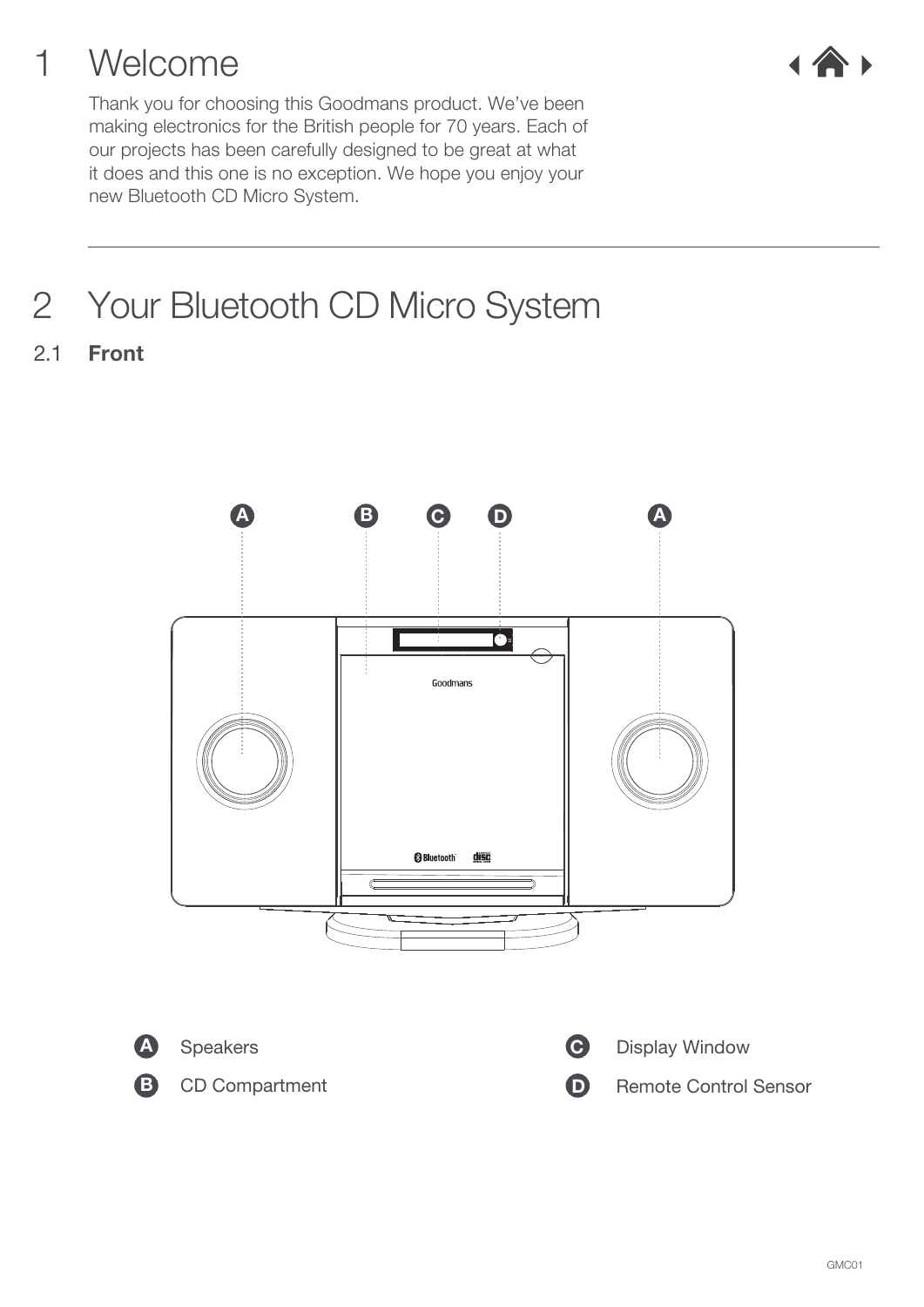

<span id="page-3-0"></span>2.2 Back



2.3 Controls



- **E** POWER. Turns the CD Micro System on and off.
- **F** FUNC. Changes the mode.
- G TUNE-/SKIP-. Scan backwards (FM mode) or skip to previous track (CD mode).
- H TUNE+/SKIP+. Scan forwards (FM mode) or skip to next track (CD mode).
- I PLAY/PAUSE.
- J STOP.
- K M+/PMODE. Skip to next memory slot (FM mode). Switches between repeat current track, repeat all tracks, random and off (CD mode).
- **L** USB Socket. For connecting USB devices.
- M AUX Socket. For connecting MP3 players or other devices using a phono cable (not supplied).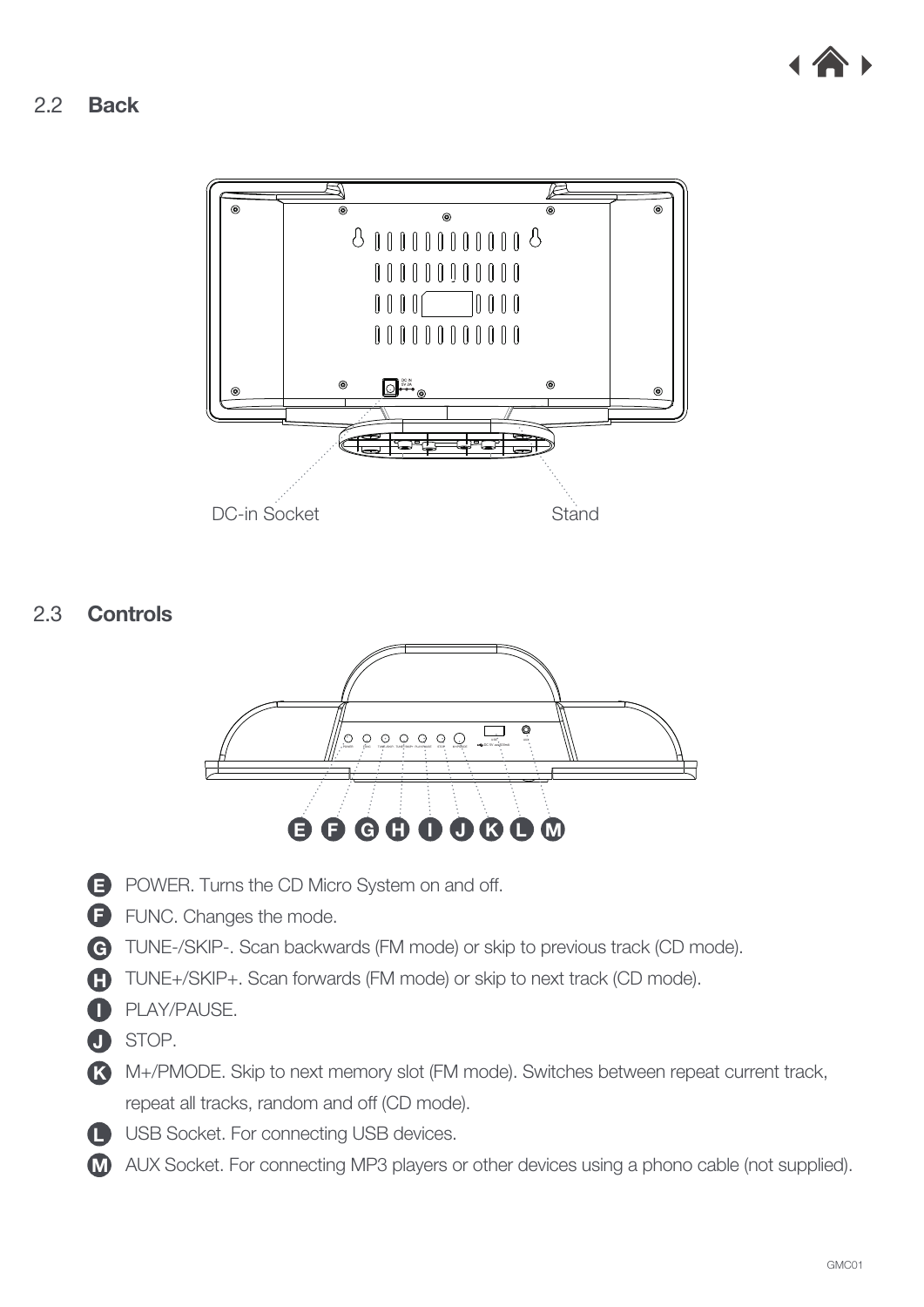<span id="page-4-0"></span>





## Keys

- . Turns the CD Micro System on and off.
- FUNC. Changes the mode.
- **SLEEP.** Switches sleep mode on or off and sets the amount of time before the CD Micro System goes to sleep.
- PMODE. Switches between repeat current track, repeat all tracks, random and off (CD mode).
- TUNE-/SKIP-. Scan backwards(FM mode) or skip to previous track(CD mode).

. Play/Pause.

MONO. Switches between mono and stereo.

- TUNE+/SKIP+. Scan forwards (FM mode) or skip to next track (CD mode).
- **M-.** Skip to previous memory slot (FM mode).
- **MEM.** Enter current station in memory (FM mode).
- M+. Skip to next memory slot (FM mode).
- MUTE. Switch sound off or on.
- VOL-. Reduce the volume.
- VOL+. Increase the volume.

. Stop.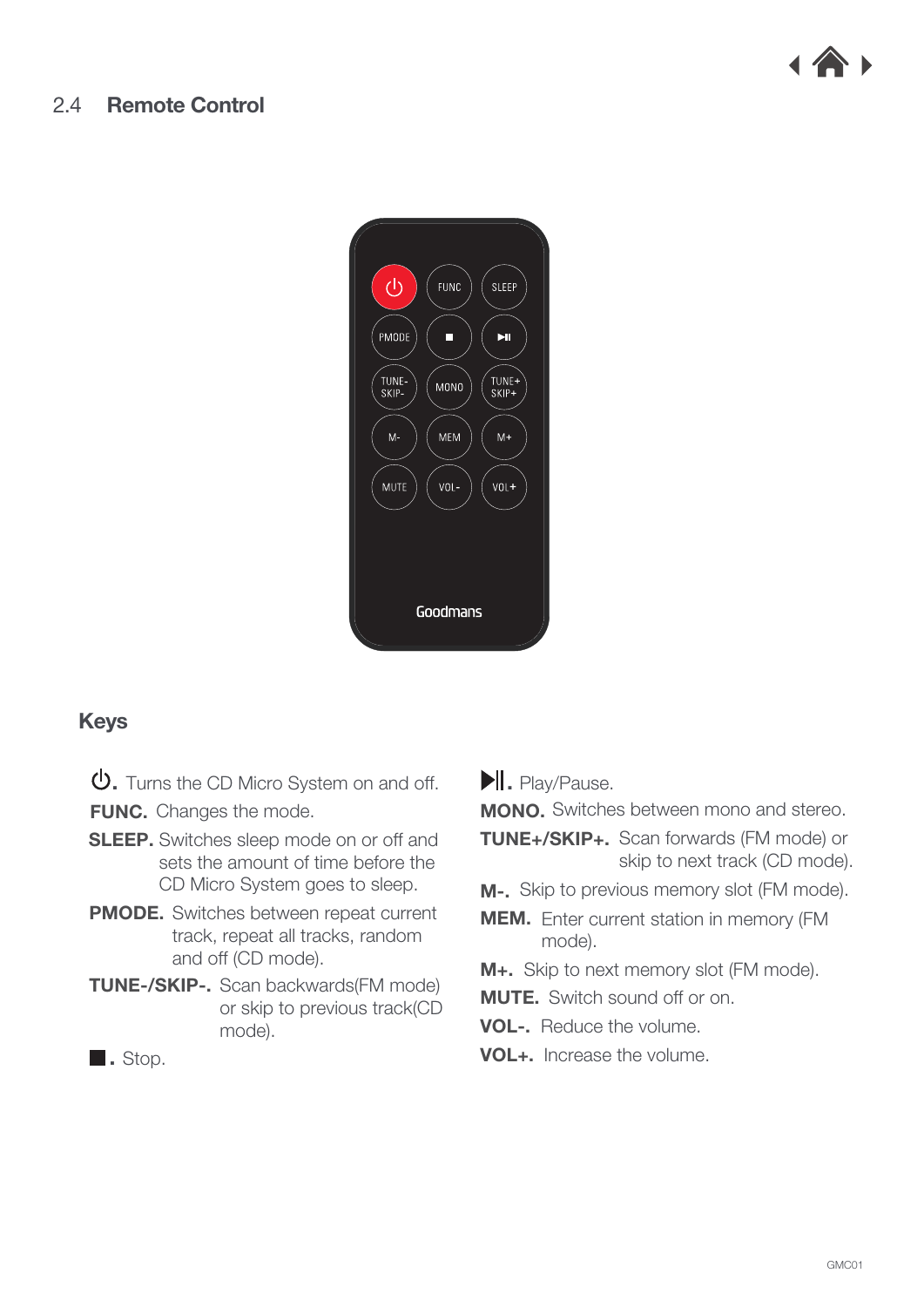# <span id="page-5-0"></span>3 Quick Setup



# 3.1 Setting up

- 1. Unbox your CD Micro System and check that you have all the components.
- 2. Line the projections on the base up with the holes in the bottom of the CD Micro System and push in until they click.
- 3. Unbox your CD Micro System and check that you have all the components.
- 4. Unwind and extend the aerial.
- 5. Remove all transparent protection film from the player.
- 6. Open the CD cover and carefully remove and discard the white card tab from inside the CD compartment.
- 7. If there is a protective strip in the battery compartment, remove it before using the remote control.
- 8. Connect the mains power adaptor to the DC-in socket.
- 9. Connect the mains power adaptor to the mains power supply.

Your CD Micro System is now ready for use.

## 3.2 Using the Remote Control

To use the remote control, point it towards the sensor at the front of the CD Micro System.

The remote control will work up to 6 metres from the CD Micro System and at an angle of up to 30 degrees.

Do not block the path of the beam from the remote control to the CD Micro System.

Note: Sunlight or very bright light will reduce the remote control sensitivity.

# 3.3 Setting the Clock

- 1. With the CD Micro System in standby, press and hold the FUNC button until the display flashes 24H. Release the FUNC button.
- 2. (Optional) Press the TUNE-/SKIP- or TUNE+/SKIP+ button to switch between 24H and 12H display.
- 3. Press the FUNC button. The time is displayed with the hours flashing.
- 4. Press the TUNE-/SKIP- or TUNE+/SKIP+ button to set the hours value.
- 5. Press the FUNC button. The time is displayed with the minutes flashing.
- 6. Press the TUNE-/SKIP- or TUNE+/SKIP+ button to set the minutes value.
- 7. Press the FUNC button. The clock displays the selected time.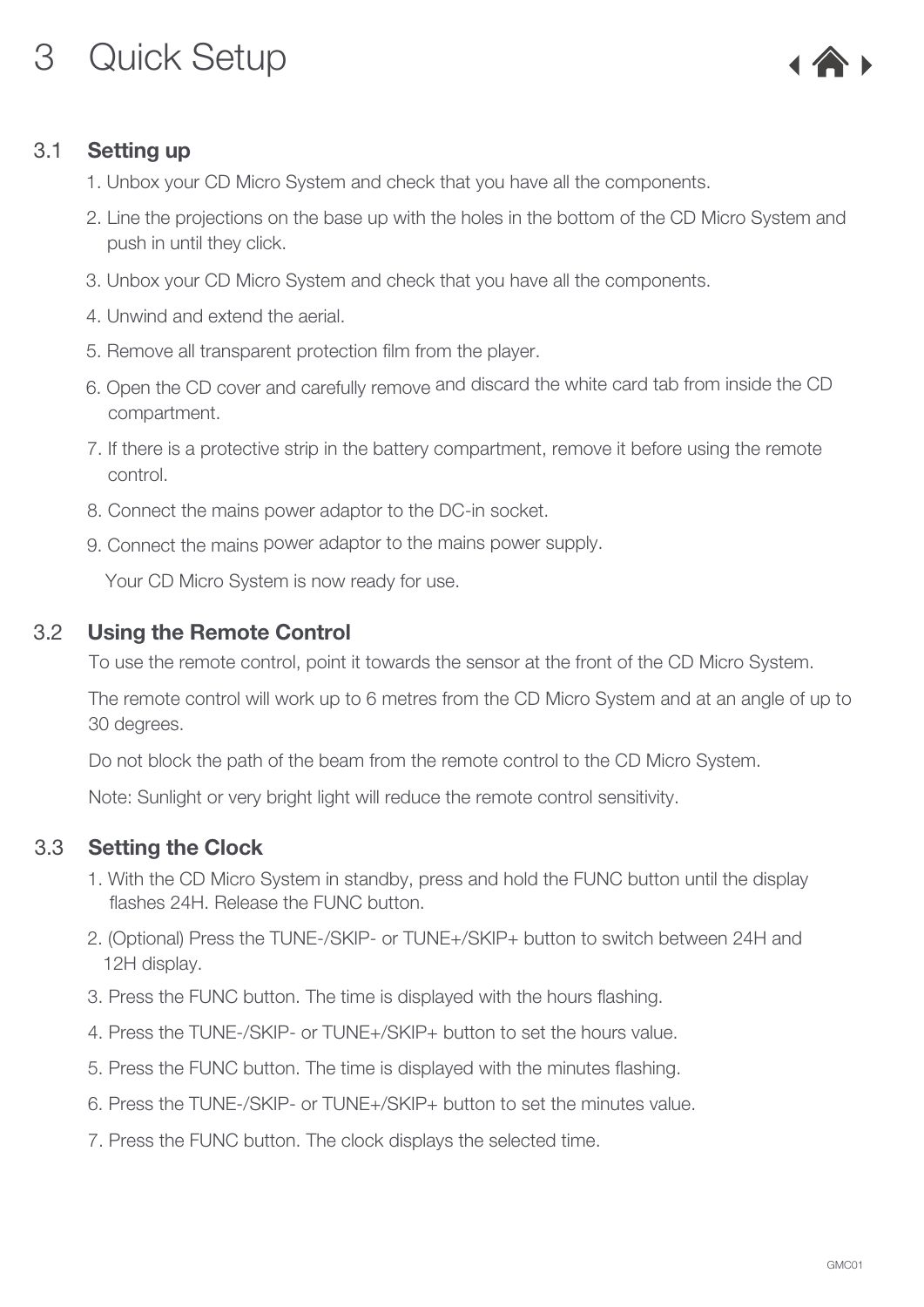# <span id="page-6-0"></span>4 Features



# Using the CD Player

#### CD Operation 4.1

- 1. Open the disc cover and carefully insert a CD (label side facing up) until it clicks into place.
- 2. Close the disc cover. If the CD Micro System is in CD mode, the CD will begin playing automatically.
- 3. If the CD Micro System is not in CD mode, press the FUNC button until you reach CD mode. The CD will then begin playing automatically.

## 4.2 Play/Pause

While playing a track, press the PLAY/PAUSE button to pause the playback. Press the PLAY/PAUSE button again to resume the playback.

# 4.3 **STOP**

While playing a track, press the STOP button to stop the playback. If you then press the PLAY/PAUSE button, the CD will play from the beginning.

## 4.4 Previous Track/Next Track

While playing a disc, press the TUNE+/SKIP+ button to skip to the beginning of the next track (if you are at the final track, it will stop playback).

While playing a disc, press the TUNE-/SKIP- button to skip back to the beginning of the previous track (if you are at the first track, it will stop playback).

# 4.5 Repeat Track/Repeat All/Random

While playing a disc, press the PMODE button to repeat the current track. When the current track finishes, the CD Micro System will play it again.

Press the PMODE button again to repeat all tracks. When the CD finishes, the CD Micro System will play it again from the first track.

Press the PMODE button again to switch to random selection. When the current track finishes, the CD Micro System will randomly select any track on the CD to play.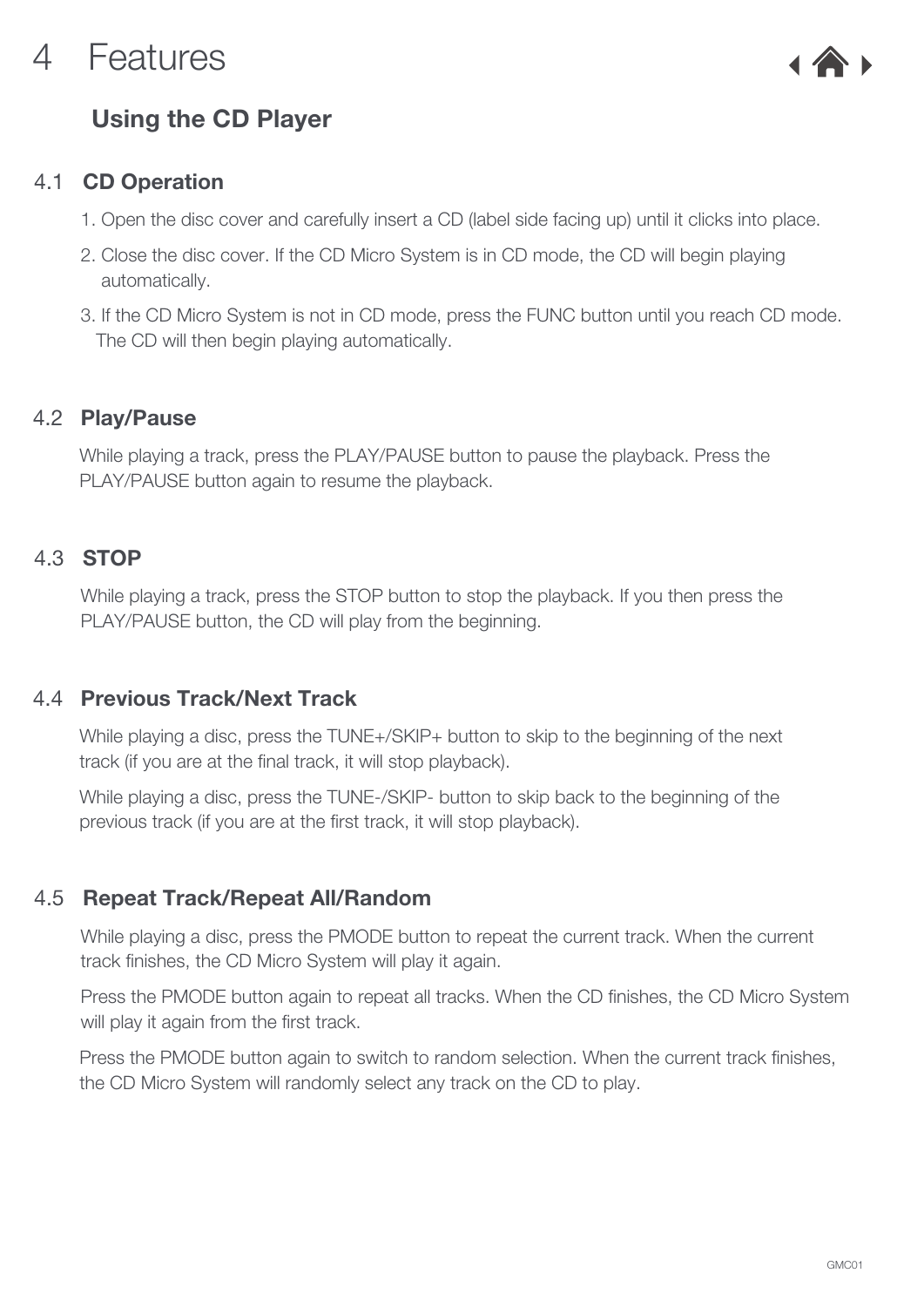

# <span id="page-7-0"></span>Using the FM Radio

Before using the FM radio, you must first extend the aerial (a vertical position is recommended). This ensures that the maximum signal strength is available when the radio begins to scan. Extending the aerial also ensures the best possible sound quality.

# 4.6 FM Radio Operation

- 1. If the CD Micro System is not in FM radio mode, press the FUNC button until you reach FM mode.
- 2. If you have radio stations stored in memory, use the M+ and M- buttons to select the required station.
- 3. If you do not have radio stations stored in memory, use the TUNE-/SKIP- or TUNE+/SKIP+ buttons to locate the required station.

## 4.7 Scanning for Radio Stations

- 1. Press and hold the TUNE+/SKIP+ button to begin scanning. The CD Micro System will scan until it finds a signal.
- 2. To discard the station and resume the scan, press the TUNE+/SKIP+ button again.
- 3. To store the station in memory, press the MEM button. The first empty memory memory slot is displayed.
- 4. (Optional) Use the M+ and M- buttons to select a memory slot. There are 20 memory slots in your CD Micro System.
- 5. Press the MEM button to store the station.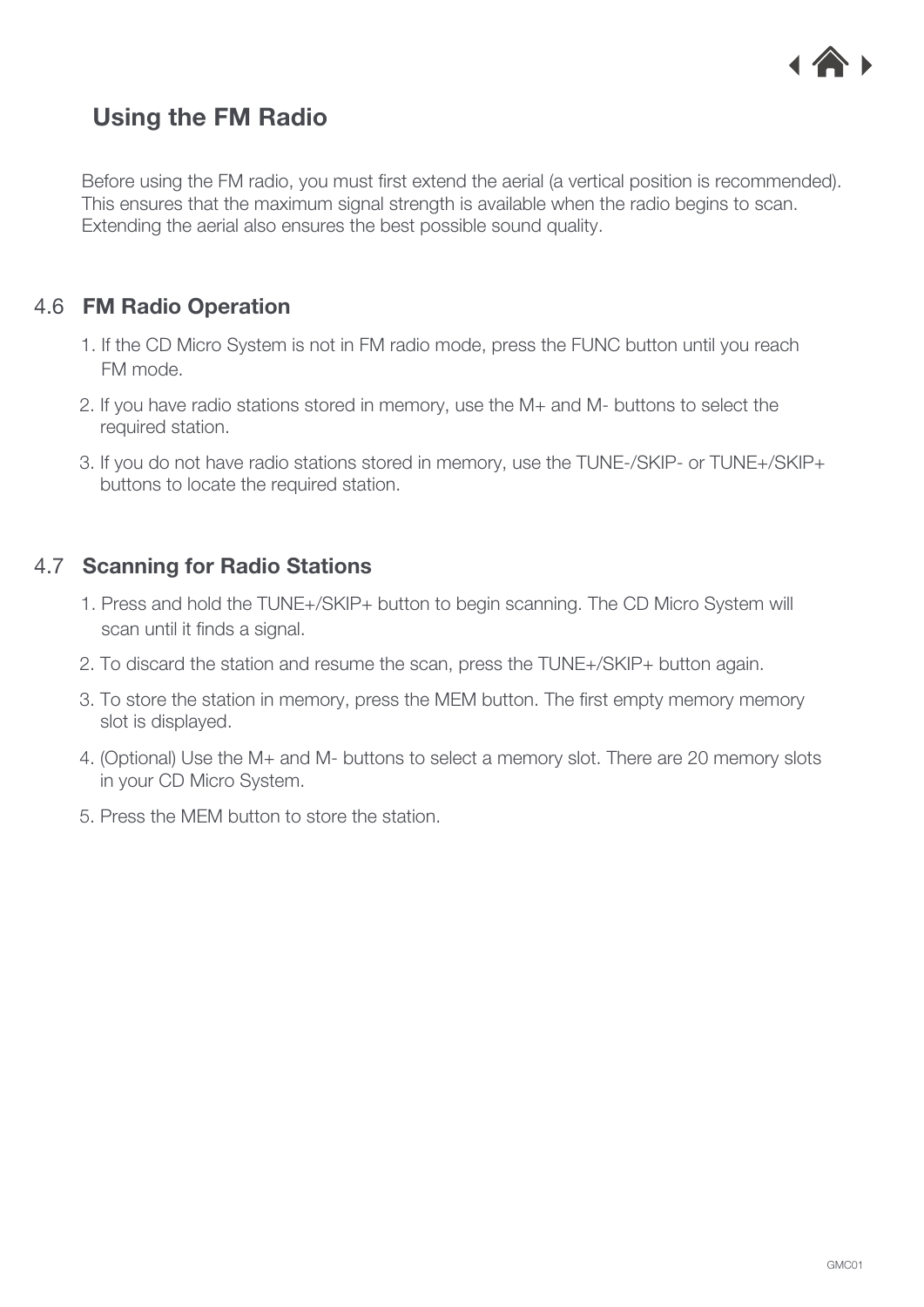

# <span id="page-8-0"></span>Using Bluetooth

#### Bluetooth Operation 4.8

If you have a Bluetooth-enabled device (e.g. mobile phone), you can play music tracks from it through the CD Micro System.

- 2. Turn on the Bluetooth function on your device.
- 3. Place your device in Bluetooth search mode.
- 4. Select GMC01 from the list of found devices.
- 5. Select OK or YES to pair the unit with your Bluetooth device.

The playback operation is controlled by your Bluetooth device and the buttons on the remote control or on the control panel of the CD Micro System.

**Note:** Some devices connect immediately after pairing, while some may take longer to complete the connection. The Mini Stereo System can only be connected and playing content from one Bluetooth device at a time. To connect to a different paired device, turn off Bluetooth or unpair from the currently paired device and manually connect to the other device.

If you are playing music through a phone and you receive a call, the music will stop automatically. When the call ends, it depends on your phone's settings whether the current track will resume playback or not.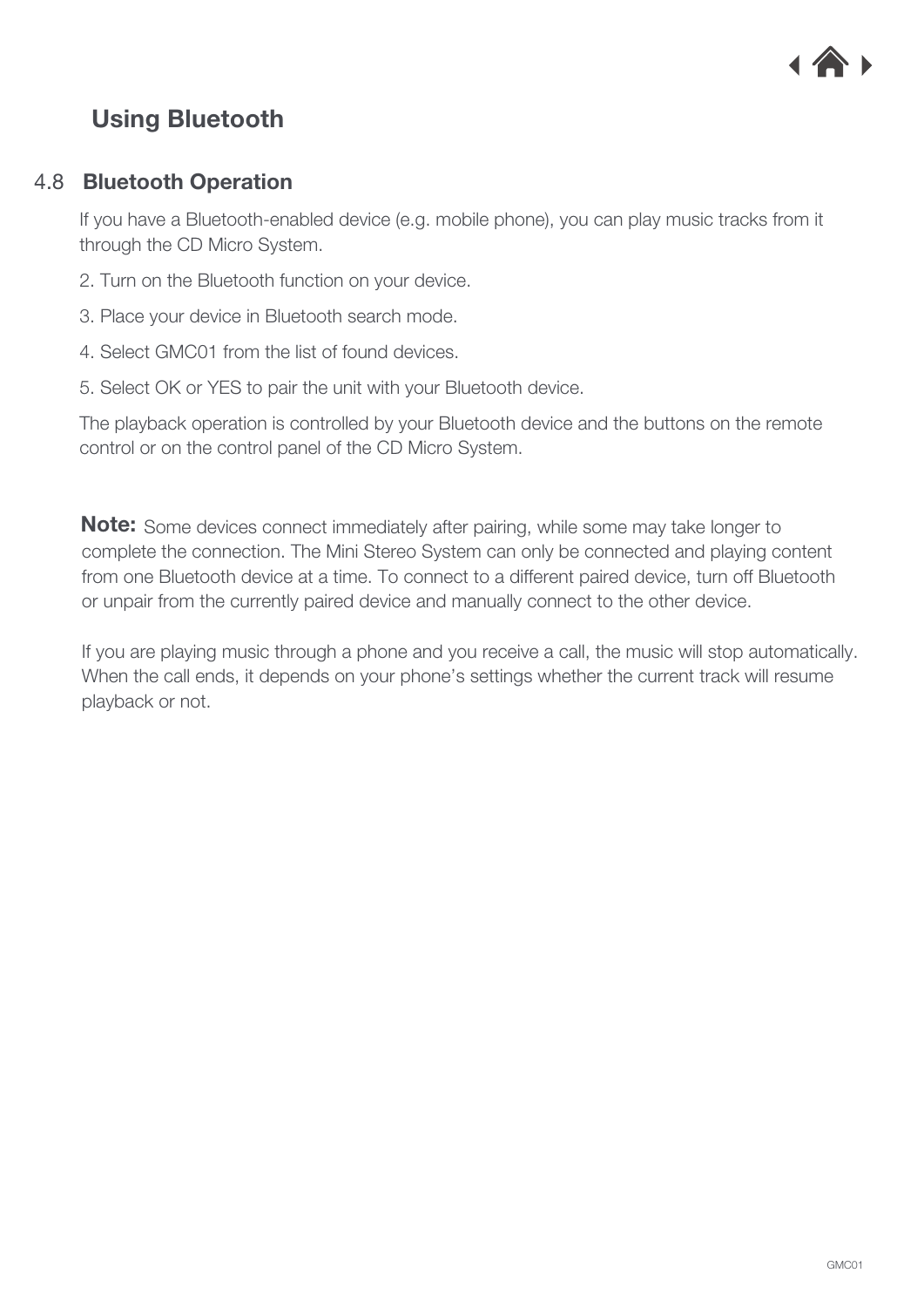

# <span id="page-9-0"></span>Connecting External Devices

#### USB Operation 4.9

The USB slot can be used for music playback from USB pen drives or MP3 players using a USB cable (not supplied).

- 1. Connect your USB device to the CD Micro System.
- 2. If the CD Micro System is not in external mode, press the FUNC button until you reach external mode.
- 3. If required, switch on your USB device.

If you have connected a USB device, such as an MP3 player, the playback operation is controlled by your USB device and the buttons on the remote control or on the control panel of the CD Micro System.

If you have connected a USB pen drive, the playback operation is controlled by the buttons on the remote control or on the control panel of the CD Micro System.

Note: Due to variance in MP3 encoding and digital music formats some MP3 players may not play via the USB port. If this is the case, connect your MP3 player to the AUX port using a phono cable (not supplied).

# 4.10 AUX Operation

The AUX in port can be used for music playback from MP3 players or other devices using a phono cable (not supplied).

- 1. Connect your device to the CD Micro System.
- 2. If the CD Micro System is not in external mode, press the FUNC button until you reach external mode.
- 3. If required, switch on your device.

The playback operation is controlled by your device and the buttons on the remote control or on the control panel of the CD Micro System.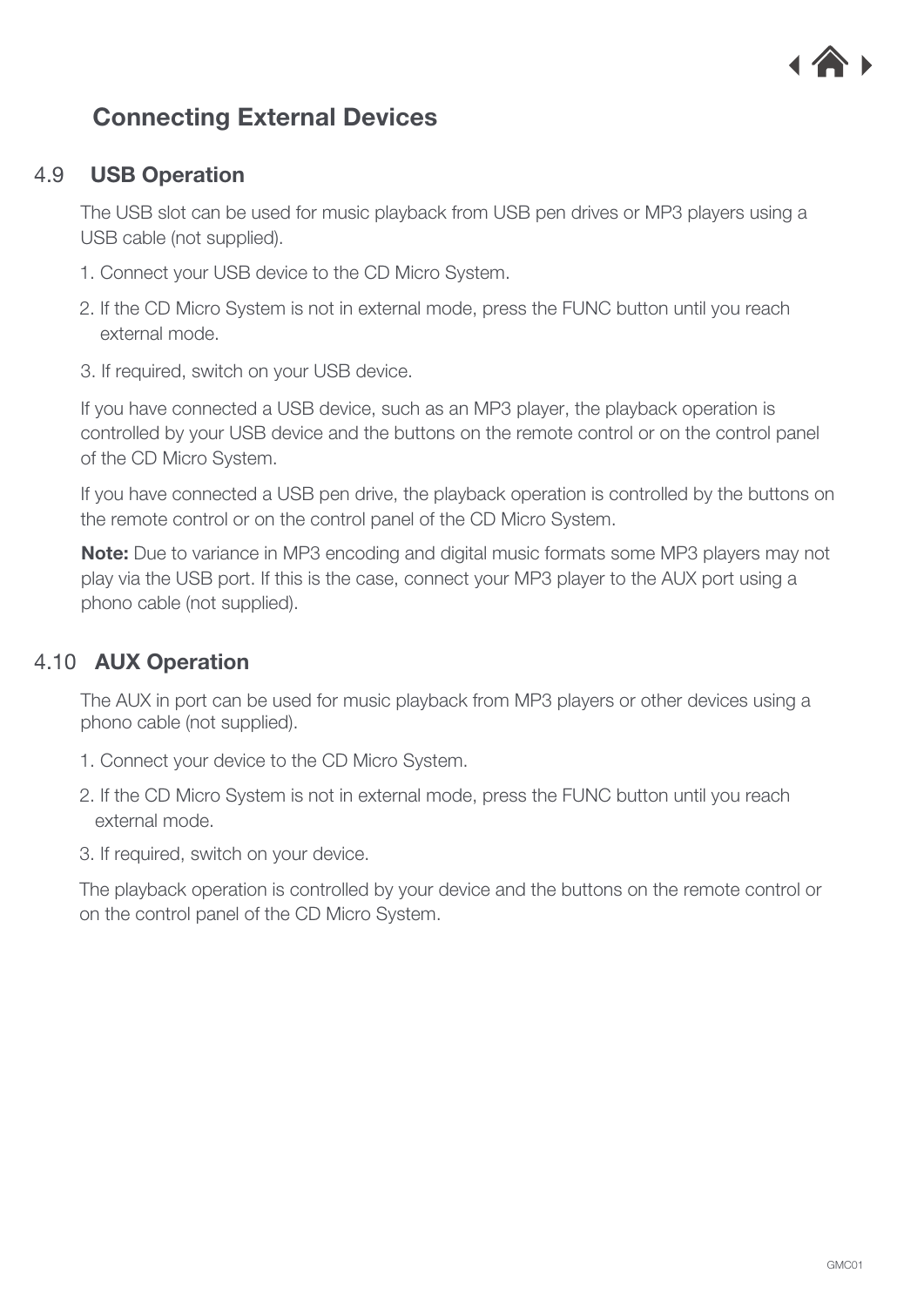

# <span id="page-10-0"></span>Other Functions

### 4.11 Sleep Function

Note: This function can only be set using the remote control.

You can fall asleep to music or the radio using this function. The sleep function can be set to play for up to 90 minutes before automatically switching to standby.

To set the sleep function:

- 1. With the CD Micro System switched on, press and hold the SLEEP button until the display shows 90. Release the SLEEP button.
- 2. Repeatedly press the SLEEP button to cycle through the available sleep times: 90, 80, 70, 60, 50, 40, 30, 20, 10, OFF
- 3. When the desired sleep time is displayed, wait a few seconds. The display shows 'SLEEP' to indicate that the sleep setting is enabled. The CD Micro System will automatically switch to standby at the end of the selected period.
- 3. When the desired sleep time is displayed, wait a few seconds. The display shows 'SLEEP' to indicate that the sleep setting is enabled. The CD Micro System will automatically switch to standby at the end of the selected period.

To disable SLEEP mode, either repeat the above steps and select OFF, or switch the CD Micro System to standby.

## 4.12 Alarm Clock

- 1. With the CD Micro System in standby, press and hold the STOP button on the unit or the button on the remote control. An alarm clock is displayed and the hours value flashes.
- 2. Press the TUNE-/SKIP- or TUNE+/SKIP+ button to set the hours value.
- 3. Press the STOP button on the unit or the  $\Box$  button on the remote control. The time is displayed with the minutes flashing.
- 4. Press the TUNE-/SKIP- or TUNE+/SKIP+ button to set the minutes value.
- 5. Press the STOP button on the unit or the  $\blacksquare$  button on the remote control.
- 6. Press the TUNE-/SKIP- or TUNE+/SKIP+ button to set which mode (radio, CD, USB or buzzer) to use as the alarm.
- 7. Press the STOP button on the unit or the **button on the remote control.**
- 8. Press the TUNE-/SKIP- or TUNE+/SKIP+ button to set the alarm volume.
- 9. Wait a few seconds. The alarm is set.

To silence the alarm when it goes off, press the POWER button on the unit or the  $\bigcirc$  button on the remote control.

To cancel the alarm press the STOP button on the unit or the **button on the remote control.**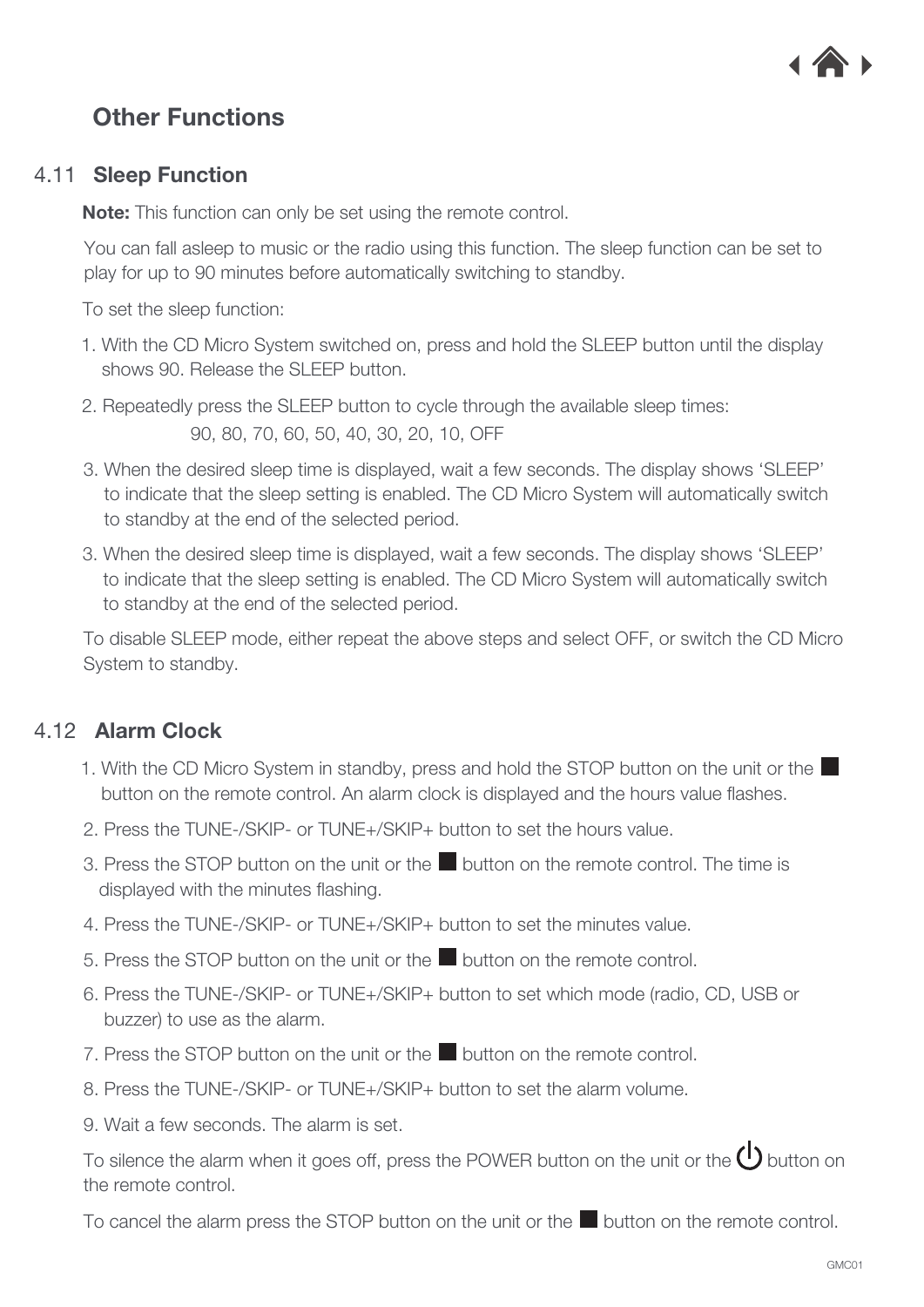# <span id="page-11-0"></span>5 Troubleshooting



If a fault occurs, first check the points listed below before taking the CD Micro System for repair. Do not dismantle the CD Micro System as there is a risk of electric shock.

If you are unable to rectify a problem by following these hints, consult your dealer or service centre.

WARNING: Under no circumstances should you try to repair the CD Micro System yourself, as this will invalidate the warranty.

| <b>Problem</b>                                  | What to do                                                                                                                                                                      |
|-------------------------------------------------|---------------------------------------------------------------------------------------------------------------------------------------------------------------------------------|
| CD Micro System does not respond<br>(no power). | Check that the mains power adaptor has not come<br>loose from the back of the CD Micro System.                                                                                  |
|                                                 | Check that the mains power adaptor is plugged into a<br>suitable power outlet and that the mains power supply is<br>switched on. Connect the power to a different power outlet. |
| No response from the remote control.            | Check that there are no obstructions between the remote<br>control and the CD Micro System.                                                                                     |
|                                                 | Aim the remote control directly towards the remote sensor<br>on the CD Micro System.                                                                                            |
|                                                 | Insert a new battery.                                                                                                                                                           |
| No sound.                                       | Check that the volume has not been set low or muted.                                                                                                                            |
| CD will not play.                               | Check that the CD is correctly loaded, label side up.<br>Check that the format of the CD is supported.                                                                          |
| CD skips while playing.                         | Check that the CD surface is not damaged.<br>Wipe CD with clean cloth or use another disc.                                                                                      |
| poor radio reception                            | Make sure the aerial is unwound and extended fully.<br>Adjust the tuning to improve reception.                                                                                  |
|                                                 | Avoid close proximity to other electrical appliances which<br>may cause interference.                                                                                           |
| USB not loading.                                | Check the USB device is correctly fitted to the CD Micro<br>System.                                                                                                             |
|                                                 | Check that the files on the USB device are compatible with<br>the CD Micro System.                                                                                              |
| Bluetooth device not loading.                   | Check that the CD Micro System is correctly paired with the<br>Bluetooth device.                                                                                                |